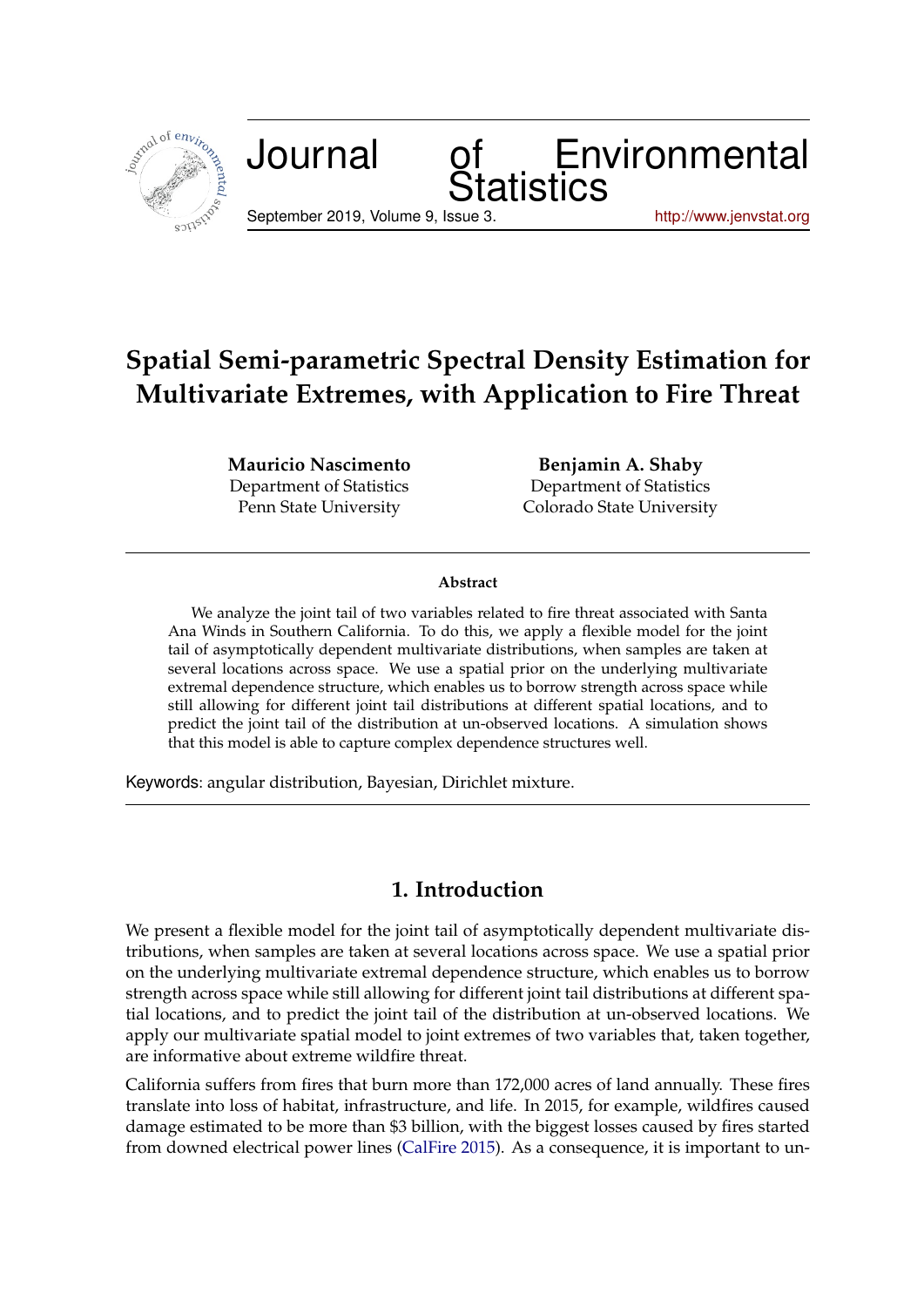derstand the conditions that allow wildfires to ignite and spread. The California Department of Forestry and Fire Protection (CalFire) is responsible, among other things, for responding to active fires and for forming risk mitigation strategies in the state. In order to efficiently allocate resources and formulate preventative policy proposals, CalFire needs to know where conditions conducive to fire ignition and spread are likely to occur. Of particular interest are the conditions that represent the most extreme threat.

Conditions that are conducive to wildfire ignition and spread are the subject of intense study and have drawn keen interest of regulators and infrastructure planners. This interest has reached new levels in the wake of the worst wildfire season in California history in 2018. Furthermore, the tails of the distribution of fire threat characteristics warrant particular attention because fire size and damage distributions have been shown to be sensitive to underlying tail assumptions [\(Moritz, Morais, Summerell, Carlson, and Doyle](#page-16-0) [2005;](#page-16-0) [Bowman,](#page-15-1) [Balch, Artaxo, Bond, Carlson, Cochrane, D'Antonio, DeFries, Doyle, Harrison, Johnston,](#page-15-1) [Keeley, Krawchuk, Kull, Marston, Moritz, Prentice, Roos, Scott, Swetnam, van der Werf,](#page-15-1) [and Pyne](#page-15-1) [2009\)](#page-15-1). Here, we study the joint tail of two variables that represent the risk due to meteorological conditions of wildfire ignition and spread potential.

One phenomenon that plays a key role in wildfire threat in California is the Santa Ana winds. Santa Ana winds are an atmospheric condition in Southern California that produces hot, dry, high-speed winds that originate in inland desert regions. This phenomenon is particularly active during the period of October through March. Because of these characteristics, and because they occur in a region of high development and population density, these winds are responsible for initiating particularly damaging wildfires [\(Westerling, Cayan, Brown, Hall,](#page-17-0) [and Riddle](#page-17-0) [2004\)](#page-17-0). We therefore focus our attention to the region of Southern California that experiences Santa Ana winds.

A common ignition mechanism in the Southern California is electrical arcing resulting from utility poles downed in high winds. We therefore take wind speed to be the key meteorological variable that serves as a proxy for fire ignition potential. The composite Fosberg Fire Weather Index (FFWI) combines relative humidity, temperature, and wind measurements into a single measure of fire weather that determines fire spread potential [\(Fosberg](#page-16-1) [1978\)](#page-16-1). [Moritz, Moody, Krawchuk, Hughes, and Hall](#page-16-2) [\(2010\)](#page-16-2) reconstructed the weather at South California during the Santa Ana wind season, and found that high level of FFWI was associated with higher frequency of wild fires. We therefore study the joint tail of wind speed and FFWI, which represents the region in the space of meteorological variables where the probability of ignition and the potential for spread is concurrently extreme.

There have been previous approaches to modeling multivariate extreme observations. [Coles](#page-15-2) [and Tawn](#page-15-2) [\(1991\)](#page-15-2) described 6 parametric distributions to model multivariate extremal dependence: the asymmetric and negative asymmetric logistic models, the Dirichlet model, the biologistic model, the nested logistic model, and the time series logistic model. More recent work includes [Cooley, Davis, and Naveau](#page-15-3) [\(2010\)](#page-15-3), who proposed the pairwise beta distribution, which defines a full joint distribution for multivariate extremes through their pairwise relationships, similar to a covariance matrix for Gaussian data. [Vettori, Huser,](#page-17-1) [Segers, and Genton](#page-17-1) [\(2017\)](#page-17-1) used Bayesian model averaging with the nested logistic model defined in [Coles and Tawn](#page-15-2) [\(1991\)](#page-15-2) to probabilistically create clusters of exchangeable dependent variables, with dependence allowed to differ among clusters. They used reversible jump methods to average across the random number of clusters.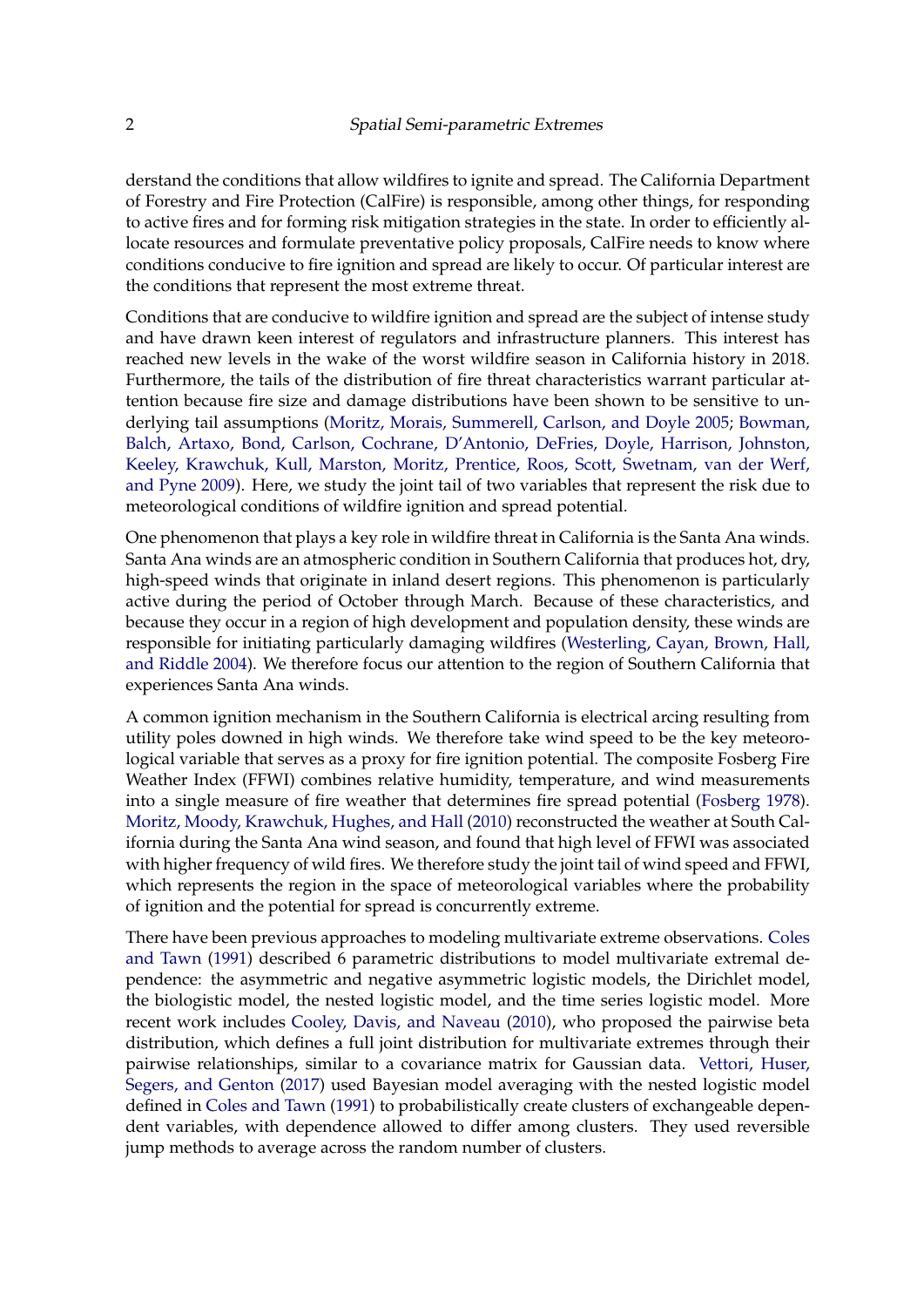Several nonparametric approaches have been proposed as well, mostly limited to the bivariate case. Most focus on estimating the spectral measure, which we define in Section [2.](#page-3-0) [Einmahl, de Haan, and Piterbarg](#page-16-3) [\(2001\)](#page-16-3) estimated the bivariate spectral measure nonparmetrically using the ranks of the data, and proved consistency and asymptotic normality. [Einmahl and Segers](#page-16-4) [\(2009\)](#page-16-4) also estimated the bivariate spectral measure, this time using an empirical likelihood approach. [de Carvalho, Oumow, Segers, and Warchoł](#page-15-4) [\(2013\)](#page-15-4) proposed a simplified version of the [Einmahl and Segers](#page-16-4) [\(2009\)](#page-16-4) bivariate estimator using Euclidean likelihood approach, and showed that it has the same asymptotic behavior. [Guillotte, Perron,](#page-16-5) [and Segers](#page-16-5) [\(2011\)](#page-16-5) proposed a nonparametric Bayesian scheme to estimate the bivariate spectral measure. The infinite-dimensional prior on the spectral measure was shown to be dense in the space of valid spectral measures. Inference was performed using a trans-dimensional metropolis Hastings algorithm.

The problem is considerably more difficult in dimension greater than two. [Marcon, Padoan,](#page-16-6) [Naveau, Muliere, and Segers](#page-16-6) [\(2017\)](#page-16-6) used Bernstein polynomials to estimate the Pickands dependence function, which is an alternative way of characterizing an extreme-value dependence. This approach in principle applies to any dimension, but is difficult to scale to more than two dimensions. Most closely related to the current work is [Boldi and Davison](#page-15-5) [\(2007\)](#page-15-5), who proposed a nonparametric mixture of Dirichlet distributions to model the dependence structure between arbitrarily many variables through the spectral distribution, after standardization of the margins to unit Fréchet. A critical moment restriction resulted in very poor mixing of the MCMC, however, and limited the practicality of the approach. [Sabourin](#page-17-2) [and Naveau](#page-17-2) [\(2014\)](#page-17-2) fit an identical model using a re-parametrization of the Dirichlet mixture that avoids the awkward constraints and associated mixing problems.

An important aspect of our model is that it borrows strength across space to improve estimation of the multivariate tail dependence. However, we make no attempt to model the spatial dependence of the extreme events themselves. In this sense, our model inherits from [Cooley, Nychka, and Naveau](#page-15-6) [\(2007\)](#page-15-6), which considers a univariate response and places spatial Gaussian process priors on marginal generalized Pareto parameters. In contrast, a great deal of recent effort has been made to model the spatial dependence in the extreme events themselves (for a review, see [Davison, Huser, and Thibaud](#page-15-7) [2013\)](#page-15-7). Models that attempt to simultaneous capture both multivariate dependence and spatial dependence of the extreme events include multivariate max-stable processes [\(Genton, Padoan, and Sang](#page-16-7) [2015;](#page-16-7) [Reich](#page-16-8) [and Shaby](#page-16-8) [2018\)](#page-16-8). These models are more realistic than our model in the sense that when limiting spatial dependence in the response variables is strong, multivariate max-stable processes can account for it. However, the dependence that they allow between variables is much more restrictive than our model.

This paper will describe a model for multiple variables while taking into account the spatial dependence in the multivariate relationships. We describe the model in the general case of  $d$ variables, although we later restrict our attention to the special case of  $d = 2$  for wind speed and FFWI. Section [2](#page-3-0) describes the model originally proposed by [Boldi and Davison](#page-15-5) [\(2007\)](#page-15-5) and re-parameterized by [Sabourin and Naveau](#page-17-2) [\(2014\)](#page-17-2), and our extension from a single multivariate sample to a collection of multivariate samples observed at several spatial locations. Section [3](#page-6-0) describes our simulation study to assess the performance of our model. Finally, Section [4](#page-7-0) contains the joint analysis of wind speed and FFWI in southern California.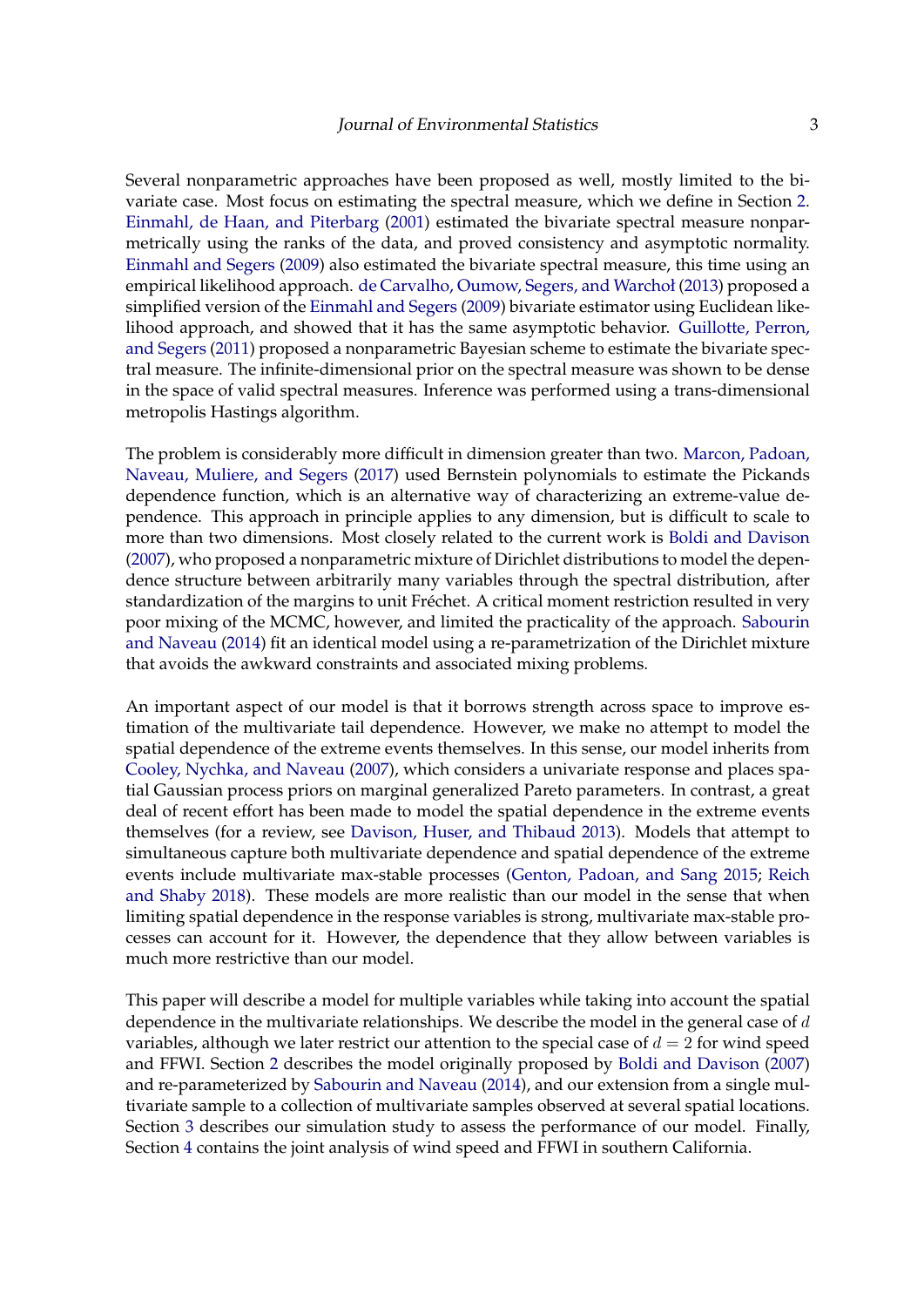### **2. Model**

<span id="page-3-0"></span>Our model for the joint tail of wind and FFWI builds upon classical extreme value theory. We will define the model for d-dimensional random vectors, and proceed with the analysis for the special case of  $d = 2$ , which pertains to our application. Let Y be a random vector of observations in  $\mathbb{R}^d$  with joint distribution function **F** and marginal distribution  $F_i$  for  $1 \leq i \leq d$ . Define a new variable of transformed observations **X** as

$$
\mathbf{X} = (-1/F_1(Y_1), ..., -1/F_d(Y_d))
$$

so that each  $X_i$  has a unit Fréchet marginal distribution, i.e.  $P(X_i \leq x) = e^{-1/x}.$  This transformation allows all variables to have a common marginal distribution that is convenient for defining the dependence structure among them in the far joint tail. To model the dependence in the far tail of a random vector whose margins are unit Fréchet, it is useful make a further transformation from the original coordinates to pseudo-polar coordinates. First, define the radial component to be

<span id="page-3-2"></span>
$$
R = \sum_{i=1}^{d} X_i
$$
 (1)

and the angular component to be

<span id="page-3-3"></span>
$$
\mathbf{W} = \frac{\mathbf{X}}{R},\tag{2}
$$

where  $\mathbf{W}\in\mathbb{S}_d$  and  $\mathbb{S}_d$  is the unit simplex defined by  $\left\{\mathbf{w}: w_i\geq 0, \sum_{i=1}^dx_i=1\right\}.$  This transformation us useful because, as long as  $F$  is in the multivariate maximum domain of attraction of a max-stable random vector, F can be expressed in terms of its angular and radial components, which are independent in the limit [\(Resnick](#page-16-9) [1987\)](#page-16-9). That is, for a large radial threshold  $r_0$ ,

$$
P(R > r, \mathbf{W} \in A \mid R > r_0) = \frac{r}{r_0} H(A)
$$

as  $r_0 \to \infty$ , for  $r > r_0$ ,  $A \in \mathbb{S}_d$ , and H a probability distribution usually referred to as the *angular distribution* or the *angular measure*. This decomposition makes it clear that the dependence structure of the random vector is completely described by the angular probability measure H, independent of the radial component. As a consequence, to define the model for dependence in the joint tail, we need only to consider the angular measure  $H$ , independently of the distribution of the radial component.

A probability measure  $H$  on  $\mathbb{S}_d$  is a valid angular probability measure if and only if it satisfies the moment condition

<span id="page-3-1"></span>
$$
\int_{\mathbb{S}_d} w_i dH(\mathbf{w}) = \frac{1}{d} \quad \text{for all } i = 1, \dots, d.
$$
 (3)

Several parametric families have been proposed that can be used to model H [\(Cooley, Davis,](#page-15-8) [and Naveau](#page-15-8) [2012,](#page-15-8) e.g.), but in general, no parametric family includes the entire space of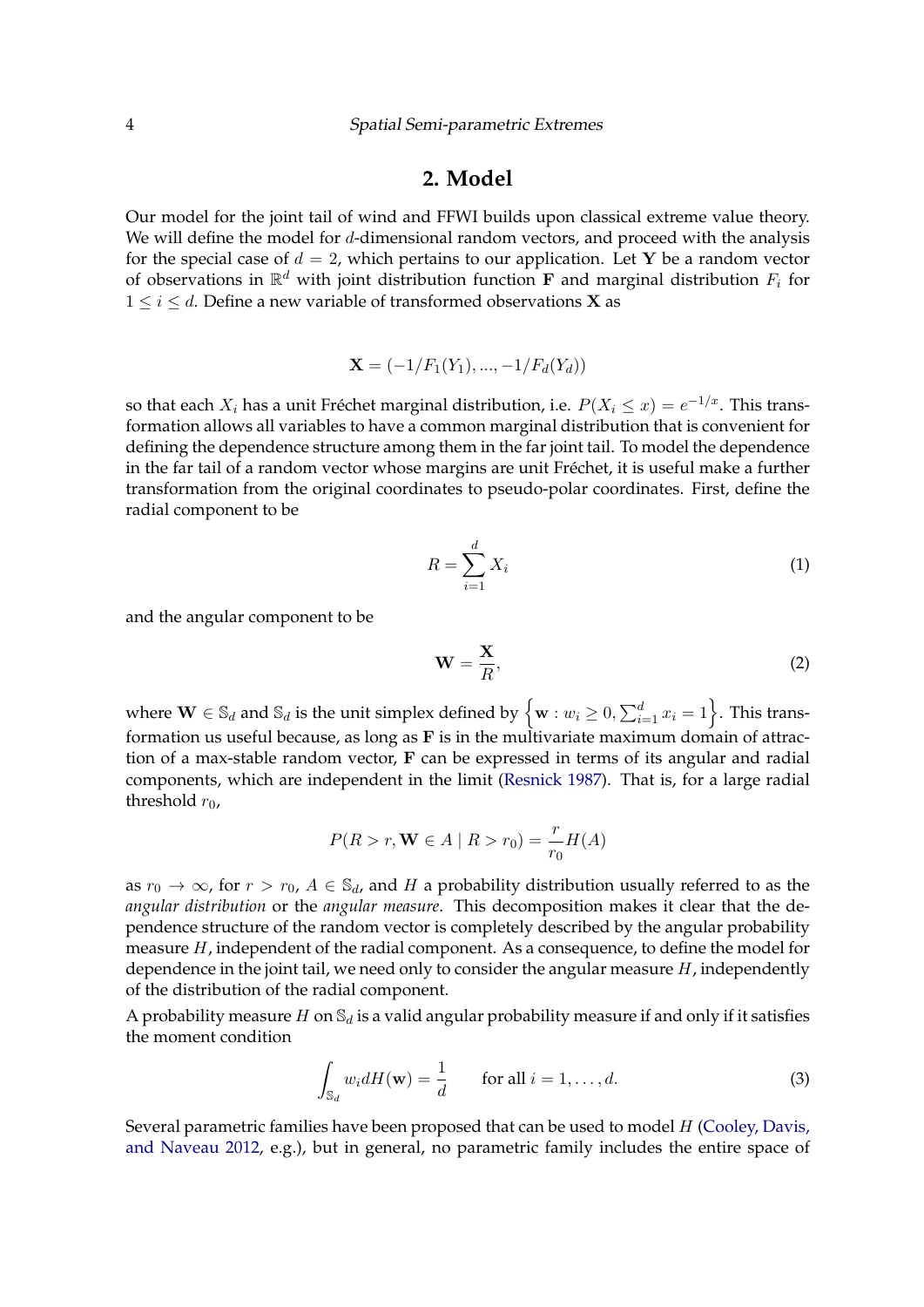valid angular measures because, as long as the constraint  $(3)$  is satisfied, H is otherwise un-restricted.

Tail dependence between a pair of variables is often succinctly summarized using the quantity known as  $\chi$ , defined as a limit as the quantile q approaches 1 as

$$
\chi = \lim_{q \to 1} P\left(Y_i > F_i^{-1}(q) \mid Y_j > F_j^{-1}(q)\right).
$$

When the tail dependence parameter  $\chi$  has a limiting value greater than zero, we say the two variables are asymptotically dependent. The interpretation of asymptotic dependence is that regardless of how far in the tails of the distribution components of the random vector are, the components remain dependent on one another. When the probability mass of the angular distribution  $H$  is concentrated in the interior of the simplex, the result is asymptotic dependence among the variables [\(Resnick](#page-16-9) [1987\)](#page-16-9). Conversely, when the limiting value of  $\chi$  is zero, we say the two variables are asymptotically independent, with the interpretation that if one goes far enough in the tails of the distribution, components become independent of one another. If any probability mass of  $H$  lies on the vertices or edges of the simplex, the corresponding variables are asymptotically independent.

In the context of wind and FFWI, asymptotic dependence would imply that far in the tail of he distribution, extreme values wind speed and extreme FFWI could occur simultaneously. In contrast, assuming asymptotic independence would mean that in the far in the tail, extreme values of wind speed and extreme values of FFWI would never occur concurrently. For the scope of this paper we will assume asymptotic dependence between wind speed and FFWI. This assumption is natural because wind speed is one of the ingredients of FFWI, so we would expect that extreme values of wind speed would be strongly associated with extreme values of FFWI. We therefore model the dependence in the joint tail by considering angular measures that have mass concentrated in the interior of the simplex.

#### **2.1. Semi-parametric representation of multivariate dependence**

Since multivariate dependence in the far tail is entirely described by a distribution  $H$  on the unit simplex, we focus our efforts of specifying a flexible representation for  $H$  that can be extended to the multivariate spatial context. The best-known distribution with support on the unit simplex is the Dirichlet distribution. A sensible approach then to constructing flexible models for angular distributions  $H$  would be to use Dirichlet distributions as building blocks. [Boldi and Davison](#page-15-5) [\(2007\)](#page-15-5) proposed a semi-parametric model for H using a mixture of Dirichlet distributions. The density of this mixture model is defined as

<span id="page-4-0"></span>
$$
h(\mathbf{w}) = \sum_{k=1}^{K} p_k \frac{\Gamma(\nu_m)}{\prod_{j=1}^{J} \Gamma(\nu_m \mu_j^{(m)})} \prod_{j=1}^{J} w_j^{\nu \mu_j - 1},
$$
(4)

where  $p_k$  is the mixture weight of the kth component, with  $p_k \geq 0, \sum_{k=1}^K p_k = 1$ ,  $\mu_k \in$  $\mathbb{S}_d$  is the location parameter of of the kth component, and  $\nu_k \in \mathbb{R}^+$  is the concentration parameter of the kth component. This model is attractive because it is very flexible compared to other parametric models. The modeler can choose the number of components  $K$  to be as large as needed estimate the angular density  $h(w)$  well, including shapes of  $h(w)$  that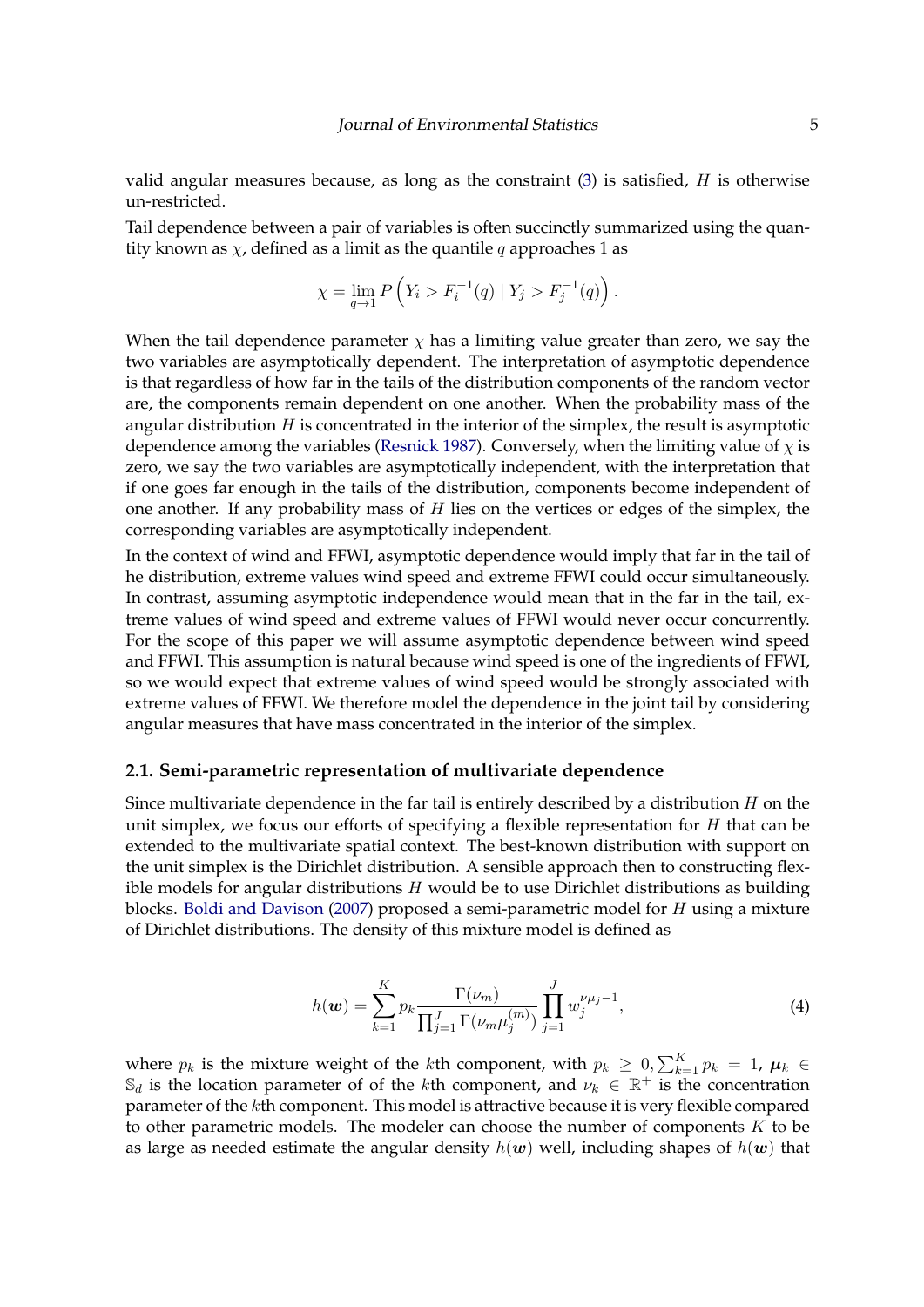are not symmetric and have otherwise unusual shapes. In fact, as  $K \to \infty$ , this family of distributions is dense in the space of distributions on the interior of the simplex, which in a sense makes this model as flexible as one would ever want. The difficulty with this model arises from the moment restriction [\(3\)](#page-3-1). This restriction is enforced by requiring that

<span id="page-5-0"></span>
$$
\sum_{i=1}^{k} p_i \mu_i = (1/d, ..., 1/d).
$$
 (5)

This constraint on the parameters forces the model to satisfy [\(3\)](#page-3-1), but because it is not a hyper-rectangle in the parameter space, it makes estimation difficult. Specifically, when estimating the parameters using Markov Chain Monte Carlo (MCMC) methods, the constraint [\(5\)](#page-5-0) makes the components of the chain highly dependent, leading to catastrophically poor mixing [\(Boldi and Davison](#page-15-5) [2007\)](#page-15-5).

#### *Re-parametrization of the mixture model*

To mitigate the difficulties caused by the constraint [\(5\)](#page-5-0), [Sabourin and Naveau](#page-17-2) [\(2014\)](#page-17-2) reparametrized the mixture model [\(4\)](#page-4-0) in a way that replaces the dependent constraint [\(5\)](#page-5-0) with independent box constraints on a transformed set of parameters. The transformation is made from the original parameters to the new parameters such that  $T(p_1, \ldots, p_k, \mu_1, \ldots, \mu_K) \Longrightarrow$  $(\epsilon_1, \ldots, \epsilon_{K-1}, \mu_1, \ldots, \mu_{K-1})$ , where  $\epsilon_m \in (0, 1), m = 1, \ldots, K-1$  (See [A](#page-14-0)ppendix A for details). This transformation replaces the original mixture weights  $p_1, \ldots, p_K$  and the Kth location parameter  $\mu_K$  and replaces them with a collection of  $K - 1$  "eccentricity" parameters  $\epsilon_1, \ldots, \epsilon_{K-1}$ . The last location parameter  $\mu_K$  may be recovered as a deterministic function of the first  $K - 1$  locations and the eccentricities, with the reduced degree of freedom taking the place of the awkward constraint [\(5\)](#page-5-0). The key is that under the [Sabourin and Naveau](#page-17-2) [\(2014\)](#page-17-2) parameterization, the moment constraint [\(3\)](#page-3-1) is satisfied even though all parameters  $\epsilon_i$  and  $\mu_i, 1 \leq i \leq K-1$ , are independent of each other in the prior. Hence, the parameter space becomes a hyper-rectangle, and the complicated cross dependencies that hindered MCMC mixing in the original parameterization are completely removed.

#### **2.2. Spatial prior**

Our main goal is to use spatial information to both improve estimation of the flexible multivariate tail dependence model and be able to predict the dependence structure at locations where no observations are sampled. Since the tail dependence is completely described by the mixture defined by equation [\(4\)](#page-4-0), allowing the (transformed) parameters in [\(4\)](#page-4-0) to vary smoothly in space is equivalent to allowing the dependence structure to vary smoothly in space. We therefore allow each parameter in the mixture to follow a smooth process so that locations close together will have similar values, while locations farther apart will have values that are independent from each other.

To induce this spatial smoothing in the underlying dependence parameters, we assign them Gaussian process priors according to

<span id="page-5-1"></span>
$$
\log(\nu_k(s)) \sim GP(\mathbf{X}(s)\beta_{\nu_k}, C_{\nu_k}) \quad \text{for } k \in 1, ..., K
$$
  

$$
\logit(\epsilon_k(s)) \sim GP(\mathbf{X}(s)\beta_{\epsilon_k}, C_{\epsilon_k}) \quad \text{for } k \in 1, ..., K-1
$$
  

$$
\mu_k \sim Dirichlet(\mu_0, \nu_0) \quad \text{for } k \in 1, ..., K-1,
$$
 (6)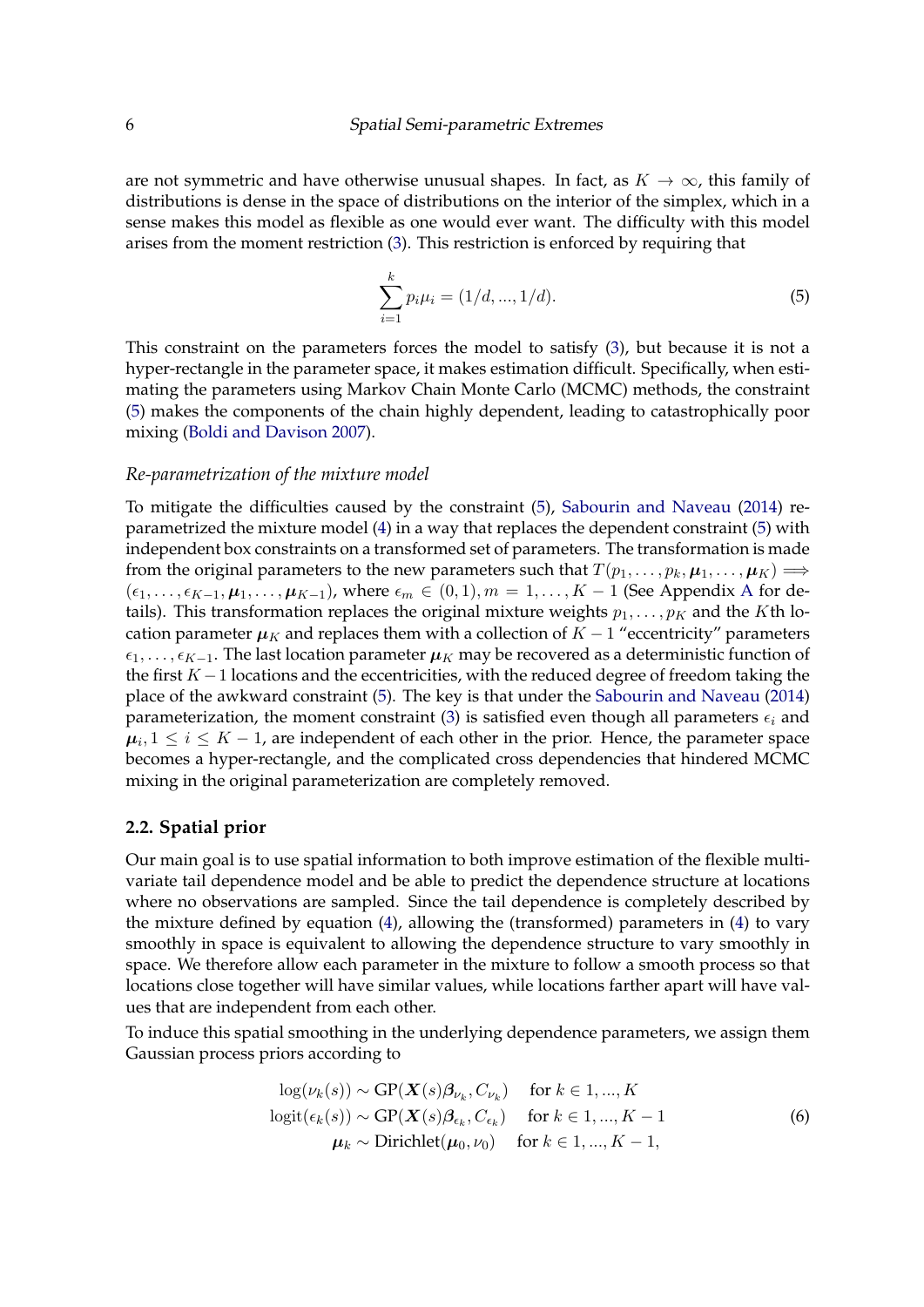where the notation  $GP(m(s), C)$  refers a Gaussian process with mean function  $m(s)$  and covariance function  $C$ , and  $\mathbf{X}(s)$  is a collection of spatially-varying covariates. The prior specification in [\(6\)](#page-5-1) also includes link functions necessary to transform the support of the parameters to the real line. For example, each concentration parameter  $\nu(s_0)$  at a location  $s_0$  is a value in  $\mathbb{R}^+$ , so taking its logarithm allows us to assign it a Gaussian process prior. Similarly, we transform each eccentricity parameter  $\epsilon(s_0)$  at location  $s_0$  from  $(0, 1)$  to the real line using the logit function. Finally, the first  $K - 1$  Dirichlet location parameters  $\mu_1, \ldots, \mu_{K-1}$ are shared across spatial locations to avoid over-parameterization (see [Lock and Dunson](#page-16-10) [2015\)](#page-16-10), and have independent Dirichlet priors. Because of the lost degree of freedom from the [Sabourin and Naveau](#page-17-2) [\(2014\)](#page-17-2) parameterization, the remaining Dirichlet location parameter  $\mu$ <sub>K</sub>(s) is a function of the other location parameters and the spatially-varying eccentricities, so it is itself spatially varying, even though it is not assigned a prior distribution.

For simplicity, all covariance functions are assumed to be stationary and isotropic, with  $C_{\nu_k}(s_i,s_j) = \sigma_{\nu_k}^2 \exp\{-\|s_i-s_j\|/\rho_{\nu_k}\}\$  independently for  $k \in 1,...,K$  for the log concentration parameters and  $C_{\epsilon_k}(s_i,s_j) = \sigma_{\epsilon_k}^2 \exp\{-\|s_i-s_j\|/\rho_{\epsilon_k}\}\$  independently for  $k \in 1,...,K-1$ 1 for the logit eccentricity parameters. To complete the model, the scale and range parameters  $\sigma_{\nu_1},\ldots,\sigma_{\nu_K},\rho_{\nu_1},\ldots,\rho_{\nu_K},\sigma_{\epsilon_1},\ldots,\sigma_{\epsilon_{K-1}}$ , and  $\rho_{\epsilon_1},\ldots,\rho_{\epsilon_{K-1}}$  are all assigned vague zero-centered positive half normal priors, and the regression coefficients  $\beta_{\nu_1},\ldots,\beta_{\nu_K}$  and  $\beta_{\epsilon_1}, \ldots, \beta_{\epsilon_{K-1}}$  are assigned vague zero-centered normal priors.

#### **2.3. MCMC**

We fit the model using Markov Chain Monte Carlo (MCMC), for a fixed number of mixture components  $K$ , and then use model diagnostics to choose the value of  $K$  (see Section [3\)](#page-6-0). All parameter updates are performed using Metropolis-Hastings (MH), except the regression coefficients, which have closed-form full conditional distributions. All MH proposals are random walk normal proposals, except for  $\mu_1, \ldots, \mu_{K-1}$ , which live on the unit simplex and get Dirichlet proposals.

### **3. Simulation**

<span id="page-6-0"></span>We performed a simulation study to assess the performance of the model. We created a grid of 20 spatial locations on the unit square and sampled 100 replications from our model at those locations. We constructed  $h(w)$  according to [\(4\)](#page-4-0) using three mixture components. The spatial range parameters  $\rho_{\nu_1}, \rho_{\nu_2}, \rho_{\nu_3}, \rho_{\epsilon_1}$  and  $\rho_{\epsilon_2}$  were all set to 0.2, which results in moderate spatial correlation for the Dirichlet parameters across the spatial domain. The spatially varying covariate matrix  $X(s)$  was a column vector of ones for simplicity, specifying an intercept-only model. The regression coefficients  $\beta$  corresponding to the concentration parameters were set to 3, and those corresponding to the eccentricity parameters were set to -1.791 for the first component and 0.619 for the second component. The first 2 Dirichlet location parameters  $\mu_1$  and  $\mu_2$  were set to (0.4, 0.6) and (0.2, 0.8), respectively.

We fit the model four times, with the number of components ranging from 2 to 5. For comparison with a parametric model for the angular distribution, we also fitted a logistic model [\(Coles](#page-15-9) [2001\)](#page-15-9) to the data, using a spatial Gaussian process prior for the logistic dependence parameter  $\alpha$ . Since mixture models are susceptible to label switching, convergence diagnostics based on MCMC parameter trace plots are ineffective. Instead, we monitored conver-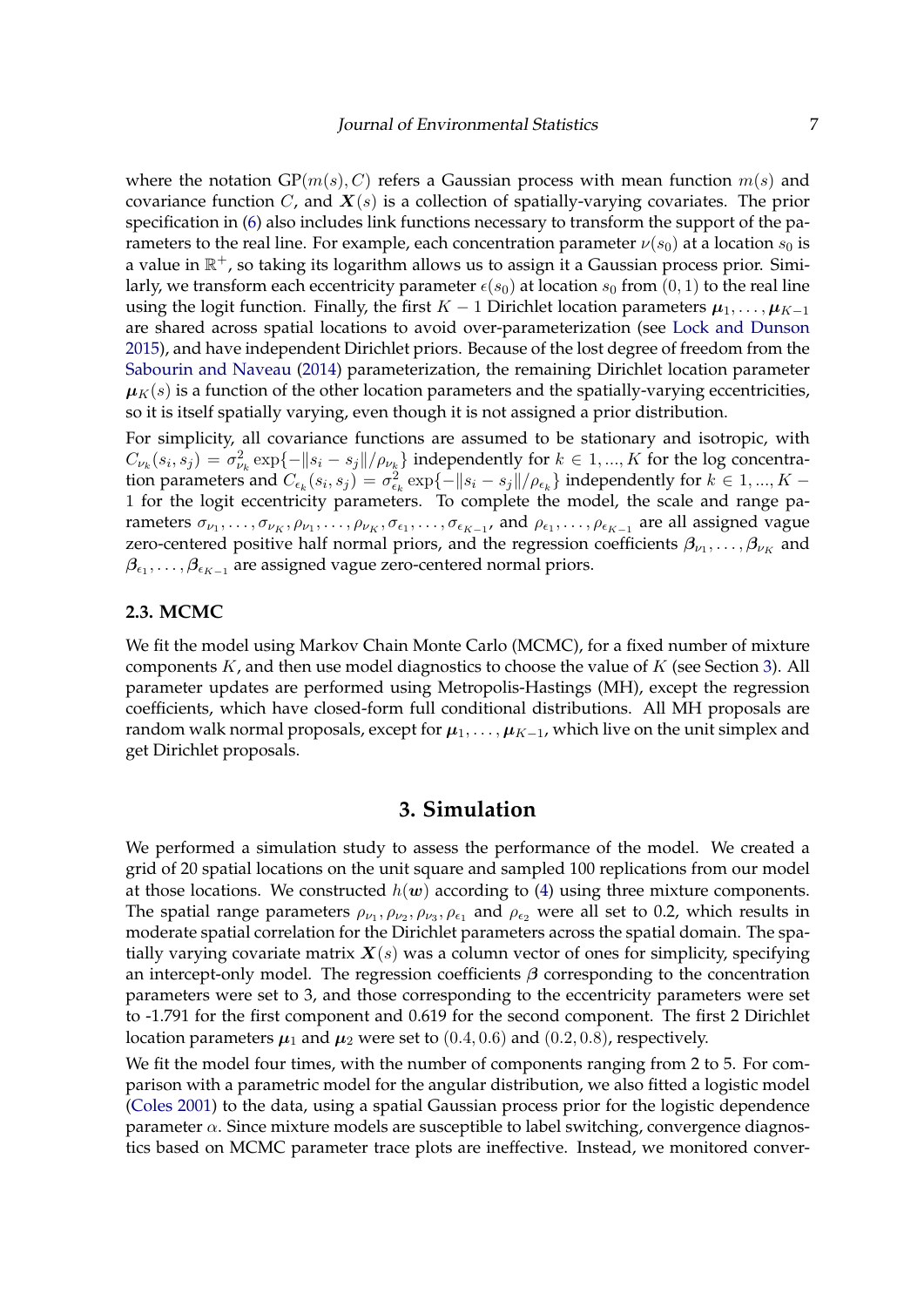gence by plotting the posterior log likelihood of the data. To choose the number of components, we used 5-fold cross validation, using the log likelihood as the criterion. To do this, we randomly divided the 20 locations into 5 groups of 4 and ran the model 5 times, each time using 16 locations for model fitting and the remaining 4 locations for evaluation. The average log likelihood across the 5 test sets, for the varying number of model components as well as the logistic model, are shown in table [1.](#page-7-1)

<span id="page-7-1"></span>Table 1: Cross validation results for the dependence model with 2 to 5 components, as well as the parametric logistic model. The cross validation procedure chose 2 mixture components, although the data was simulated using 3 components.

| # Components | CV log likelihood |
|--------------|-------------------|
| Logistic     | $-105.18$         |
|              | 52.53             |
| 3            | $-92.49$          |
|              | $-181.77$         |
| 5            | $-176.29$         |

Even though the data was simulated using 3 mixture components, the cross validation procedure found that the model with 2 components to be the best fit. Figure [1](#page-8-0) shows the true simulated angular density  $h(w)$  in black at four arbitrarily-selected locations, along with the predicted posterior angular density using the best-fitting spatial Dirichlet mixture with 2 components (blue curve) and corresponding pointwise 95% credible region (blue region). The fitted spatial logistic model and corresponding pointwise 95% credible region is shown in red. It is evident from Figure [1](#page-8-0) that the simple parametric model is not capable of accurately representing the somewhat complex tail dependence in the simulated data, as evidenced by the credible region failing to include the true curve over much of the domain. In contrast, the mixture model with 2 components does a qualitatively good job capturing the important features, even though the true density was simulated with three components. From Figure [1](#page-8-0) then, it is not surprising that cross validation selected 2 components rather than 3.

### **4. Analysis of concurrent extreme wind speed and FFWI**

<span id="page-7-0"></span>The data we used for this analysis consists of daily maximum wind speeds, along with other variables needed to construct the Fosberg Fire Weather Index, from 20 weather stations in a region of Southern California that is susceptible to the Santa Ana Winds. The data was downloaded from the Hadley Center website (available at [http://www.metoffice.gov.](http://www.metoffice.gov.uk/hadobs/hadisd/index.html) [uk/hadobs/hadisd/index.html](http://www.metoffice.gov.uk/hadobs/hadisd/index.html)). We extracted the data from October through March, when the Santa Ana Winds are most active, from 1973–2015, and calculated FFWI using the formula in [Fosberg](#page-16-1) [\(1978\)](#page-16-1). Figure [2](#page-9-0) shows the locations of the weather stations we considered, which lie inside a 22,500 km<sup>2</sup> area in Southern California which includes large population centers like Los Angeles and San Diego. This location is of particular interest because because of its vulnerability to large wildfires and its proximity to so much at-risk population and infrastructure.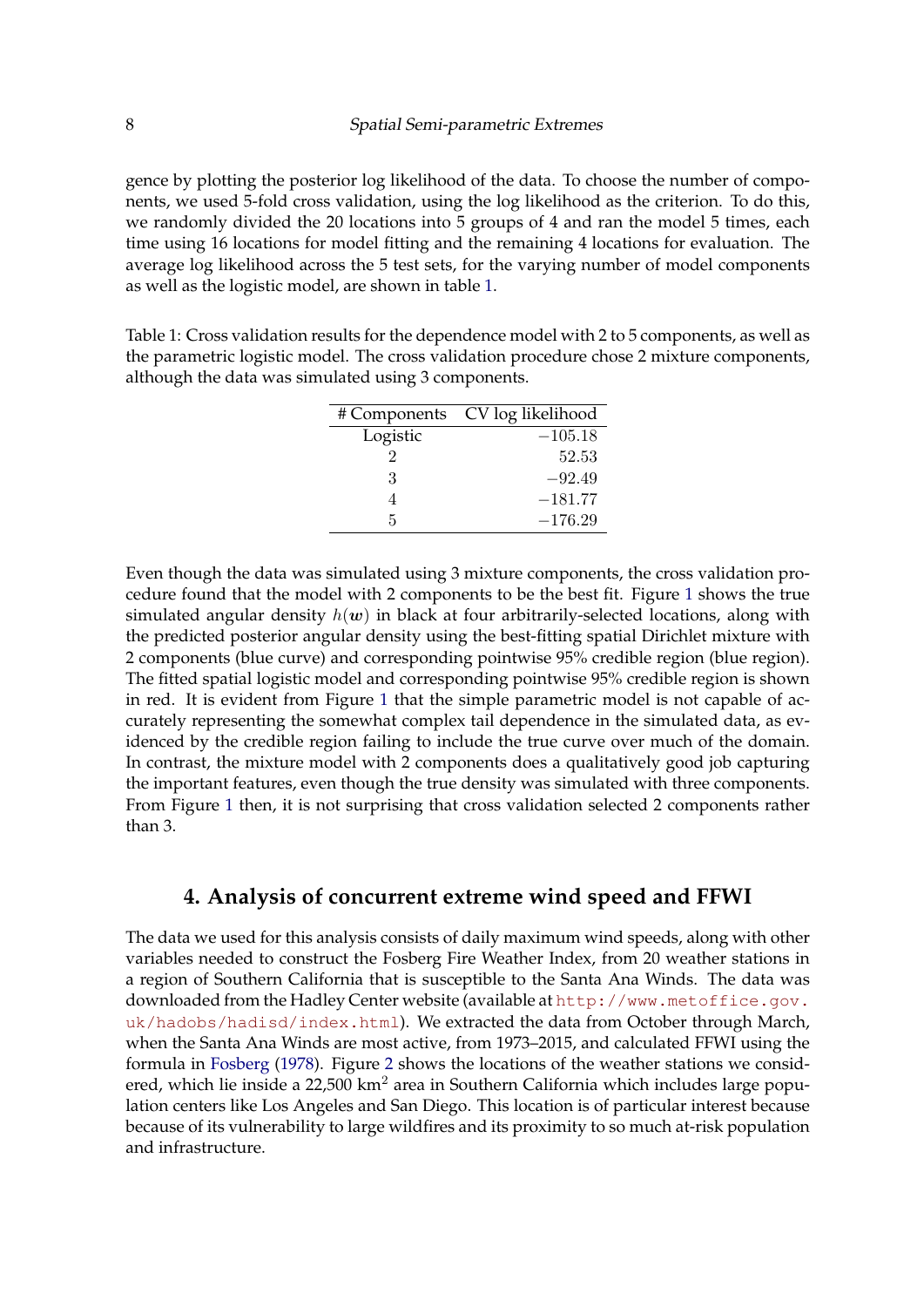<span id="page-8-0"></span>

Figure 1: Predicted and true simulated angular densities for 4 arbitrarily-chosen spatial locations. The solid black curve is the true angular density  $h(w)$ . The solid red curve is the posterior mean angular density estimated using the logistic model, and the red band is the corresponding pointwise 95% credible region. The blue curve is the posterior mean angular density estimated using the mixture of Dirichlets from [\(4\)](#page-4-0), and the blue band is the corresponding pointwise 95% credible region.

#### **4.1. Marginal model**

Our tail dependence model assumes unit Fréchet marginal distributions for exceedances of high thresholds, for all components. We therefore have to choose thresholds and transform wind speed and FFWI to unit Fréchet. The standard technique for transforming to unit Fréchet is to use a nonparametric rank transformation. We did not do this for two reasons. First, we wanted to use spatial information to borrow strength in estimating the marginal distributions. Second, applying a rank transformation to data at observation locations would have left us no way to predict at un-observed locations. For these reasons, we used a spatial model to estimate the marginal distributions. To do this, we fit spatial generalized extreme value (GEV) distribution models separately to annual maxima of the wind speed and FFWI variables. This model uses Gaussian process priors for GEV location and (log) scale parameters, and assumes conditionally independent responses, similar to the model in [Cooley](#page-15-6) *et al.*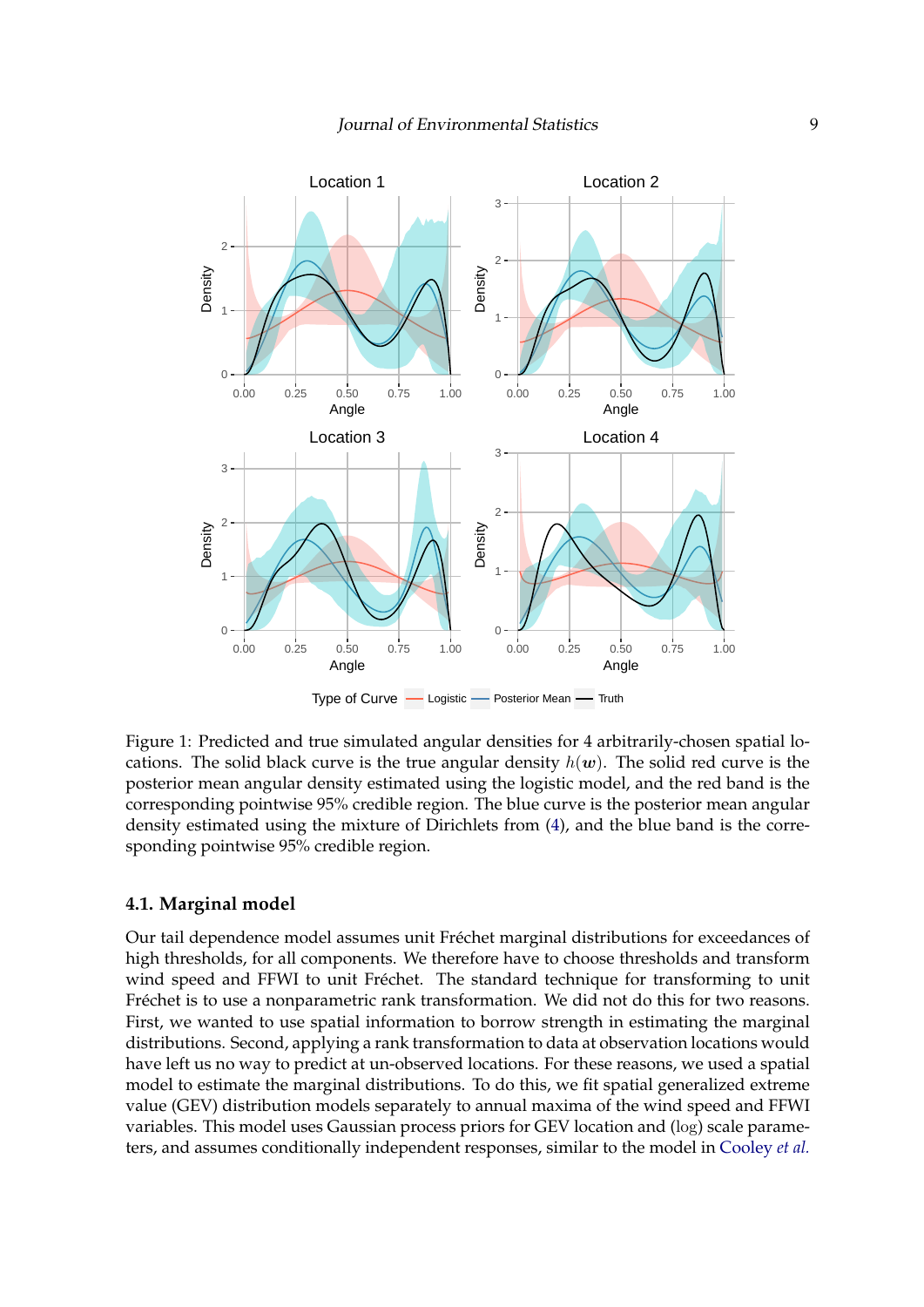<span id="page-9-0"></span>

Figure 2: Location of weather stations in California.

[\(2007\)](#page-15-6). We included latitude, longitude and elevation as covariates in the marginal models for both wind speed and FFWI. We fit this model using the implementation in the R package **SpatialExtremes** [\(Ribatet](#page-16-11) [2018\)](#page-16-11). Figure [3](#page-10-0) shows the 50 and 100-year return level surface calculated from the fitted models for the wind speed (Figure [3b](#page-10-0) and [3d\)](#page-10-0) and FFWI (Figure [3a](#page-10-0) and [3c\)](#page-10-0) marginal components.

Return values of FFWI are smaller near the coast compared to values in the northeastern portion of the study region. In contrast, areas along the coast tend to have the strongest extreme wind, with the northeastern portion tending to have less extreme wind speeds. Over almost the entire region, the 100-year return level is greater than 100, which is sometimes considered the largest feasible value of FFWI.

We selected days when both FFWI and wind speed exceeded their marginal 90% empirical quantiles (35.15 and 18.34mph for FFWI and wind speed, respectively), where the quantiles were computed by pooling data across all observed locations. Out of the original 127,802 and 143,162 daily observations from FFWI and wind speed, respectively, 10,484 and 12,027 exceeded their respective marginal thresholds, and 6,228 did so simultaneously. Setting the threshold at 90% empirical quantiles was a compromise between being far enough in the tail for the asymptotic model to be a good approximation on one hand, and on the other hand having enough data to fit the dependence model.

Based on the posterior sample of the marginal GEV parameter fields obtained from the spatial GEV model, we marginally transformed the exceedances to unit Fréchet using the posterior mean GEV parameters at the observation locations.

#### **4.2. Dependence model**

After transforming the exceedances to unit unit Fréchet, we further transformed them into pseudo-polar coordinates using equations [\(1\)](#page-3-2) and [\(2\)](#page-3-3). We then fit our spatial multivariate extremal dependence model to the derived angles.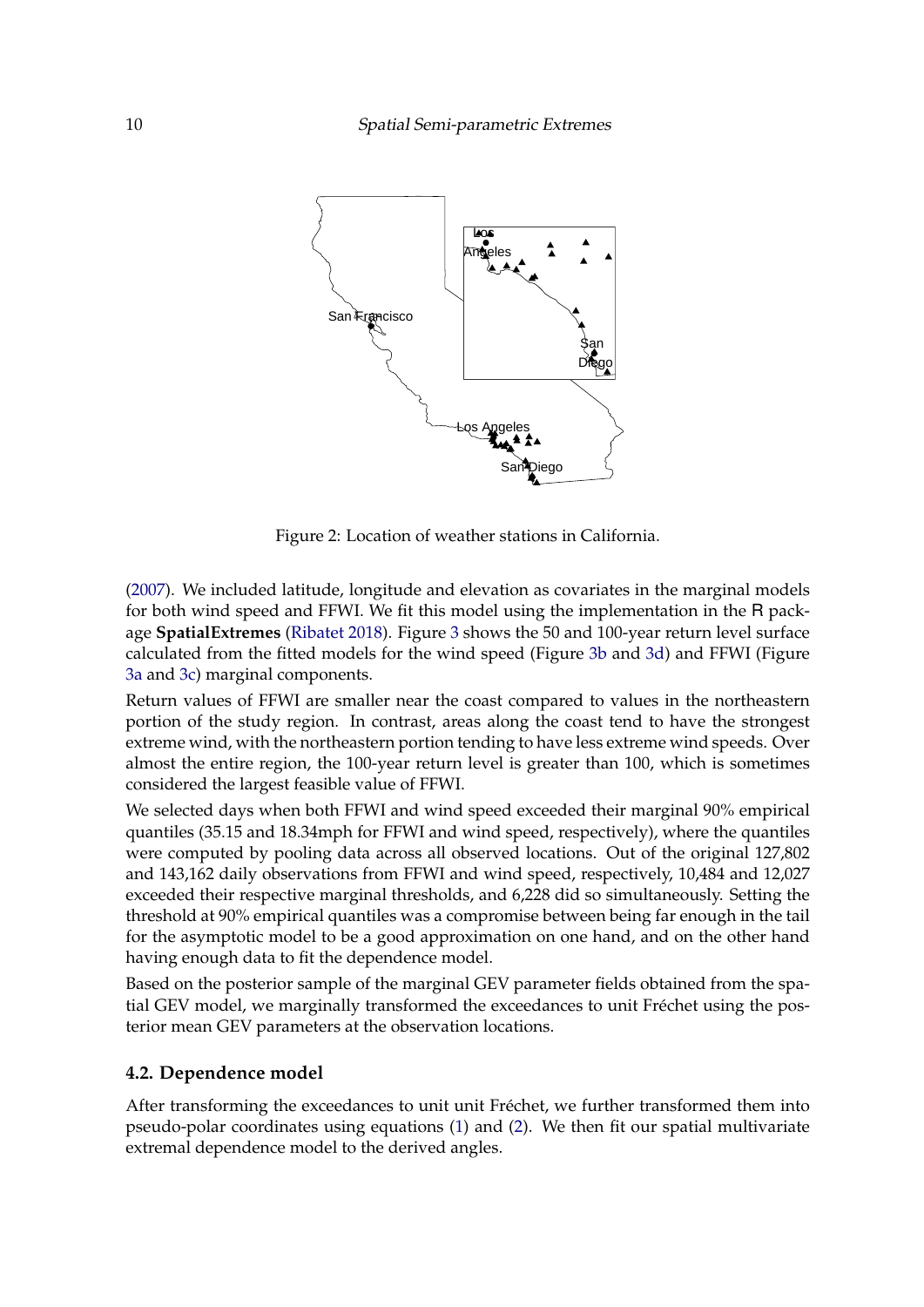<span id="page-10-0"></span>

(a) FFWI, 50 year return level.

(b) Wind speed (miles/hour), 50 year return level.



(c) FFWI, 100 year return level.

(d) Wind speed (miles/hour), 100 year return level.

Figure 3: Posterior mean 50 and 100 year return levels for FFWI and wind speed components.

In order to choose the number of components to include, we used cross validation, randomly partitioning the data into 5 folds by location, just as in the simulation in Section [3.](#page-6-0) This scheme of cross validation selects for the ability to predict the joint tail at un-observed locations, preventing over-fitting at any individual location, which helps to regularize the estimation of the flexible tail model. Table [2](#page-11-0) shows the cross validation results for the FFWI and wind speed data. The cross validation suggests that the 4-component model provides the best fit. Therefore, we proceed with this analysis using 4 mixture components. For com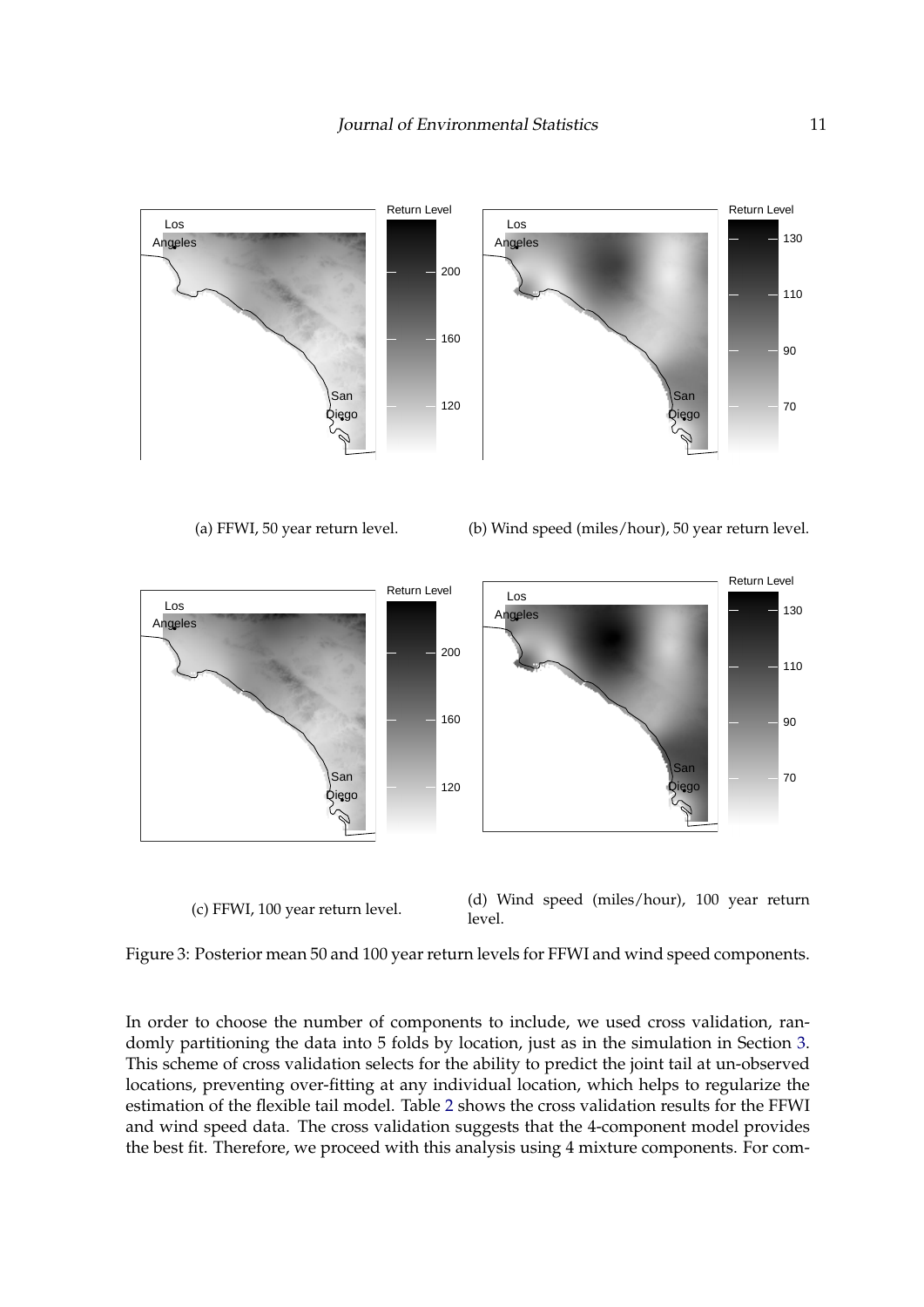parison, we also evaluated a spatial logistic model the same cross validation scheme. As Table [2](#page-11-0) shows, the logistic model is not competitive with any of the mixture models, and is unable to fit the dependence well.

<span id="page-11-0"></span>Table 2: Cross validation results for the extremal dependence between FFWI and wind speed, for a spatial logistic model and spatial mixture models with 2 to 5 mixture components. The righ-hand column shows predictive log likelihoods when all replications at 80% of the locations are used for fitting and the remaining 20% of the locations are used for testing. Larger log likelihoods are preferred.

| # Components | CV log likelihood |
|--------------|-------------------|
| Logistic     | $-6195.596$       |
|              | $-6075.282$       |
| З            | $-5537.285$       |
|              | $-4794.236$       |
| 5            | $-5075.750$       |

Proceeding with a 4-component mixture, we re-fit the model using the complete data. Figure [4](#page-12-0) shows the fitted angular densities for 4 locations in the study region. Solid lines represent pointwise posterior means, and shaded regions represent pointwise 95% credible regions. Observed angles are shown as ticks on the  $x$ -axes. These four locations show considerable heterogeneity in their joint tail characteristics between FFWI and wind speed. At all observed locations, the tick marks coincide with high posterior density, which suggests that the model is doing a good job capturing the dependence, and that imposing the restriction that the Dirichlet location parameters must be shared across space was not too restrictive. In each angular density plot, the angular mass is concentrated far in the interior of the simplex, suggesting that the two variables are indeed asymptotically dependent in this geographical region.

In addition to the spatial prior enabling borrowing strength across locations, it also enables spatial prediction of the joint tail at un-observed locations. Figure [5a](#page-13-0) shows the predicted angular density at one such un-observed location, which was burned by the disastrous Lilac Fire in 2017. At this particular location, the model predicts strong dependence between extreme FFWI and wind speed, with the highest posterior density at around 0.3. This result indicates that joint extremes of FFWI and wind speed are likely to occur simultaneously, exacerbating fire threat due to each variable being individually extreme.

To make this result more interpretable, we back-transformed the two variables from pseudopolar coordinates to the unit Fréchet scale and then to the scale of the original data, and calculated joint exceedance probabilities implied by the angular density shown in Figure [5a.](#page-13-0) The tail of the joint survivor function of FFWI and wind speed predicted at this location is shown in Figure [5b.](#page-13-0) Each contour represents a set of constant joint exceedance probability. That is, at every  $(y_1, y_2)$  point along the contour of constant probability p, the joint probability of FFWI exceeding  $y_1$  and wind speed exceeding  $y_2$  is p. The joint survivor function might be of direct use for risk management. For example, if safety standards require consideration of events that have probability 0.00005 (i.e. events which occur on average once every 100 years, since our study period is about 200 days in each year), these events in the joint space of FFWI and wind speed are described by the contour in Figure [5b](#page-13-0) labeled 5e−05.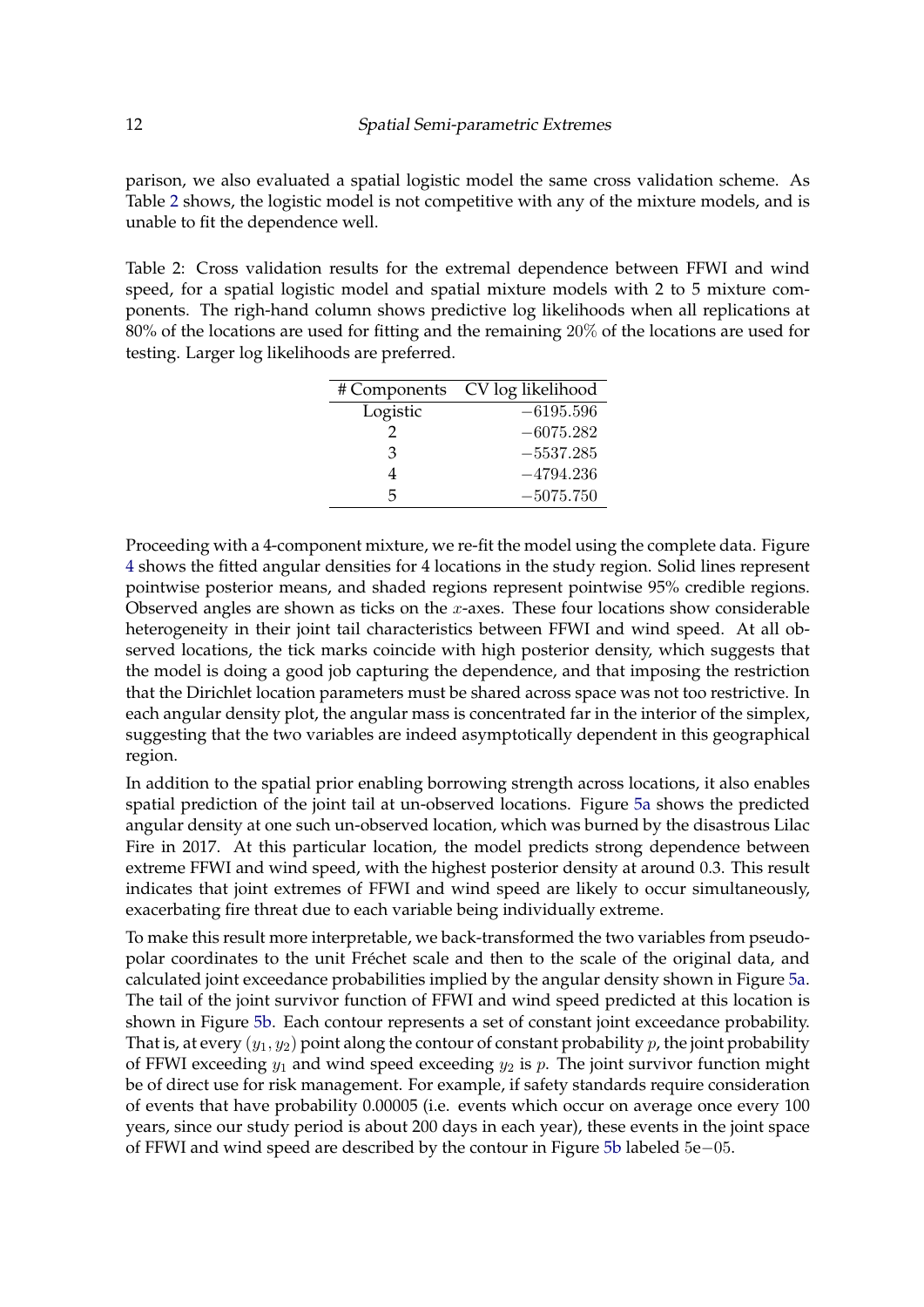<span id="page-12-0"></span>

Figure 4: Estimated posterior densities for 4 locations across Southern California. The black curves are the pointwise posterior mean densities, the gray bands are the 95% pointwise credible bands, and the ticks on the  $x$ -axes are the observed angles.

### **5. Conclusion**

We analyzed the joint tail of two variables related to fire threat associated with Santa Ana Winds in Southern California. We wanted a flexible model that could accommodate the complicated shape of the angular distribution that determines extremal dependence between the two variables. We used spatial priors to regularize estimation of the flexible angular distribution model, which also enabled us to predict the joint tail at un-observed locations. Do do this, we used a mixture of Dirichlet distributions, combined with the new parametrization proposed by [Sabourin and Naveau](#page-17-2) [\(2014\)](#page-17-2). The re-parametrization enabled the mixture parameters to be independent in the prior for each location, which enabled specification of Gaussian process priors to borrow strength between locations. Our simulation analysis showed that the model is capable of recovering complicated shapes of tail dependence, and 5-fold fold cross validation did a reasonable job of choosing a good number of mixture components. Although we restricted our attention to the bivariate case due to the structure of the fire threat application, the spatial mixture of Dirichlet distributions is straightforwardly generalizable to higher dimensions.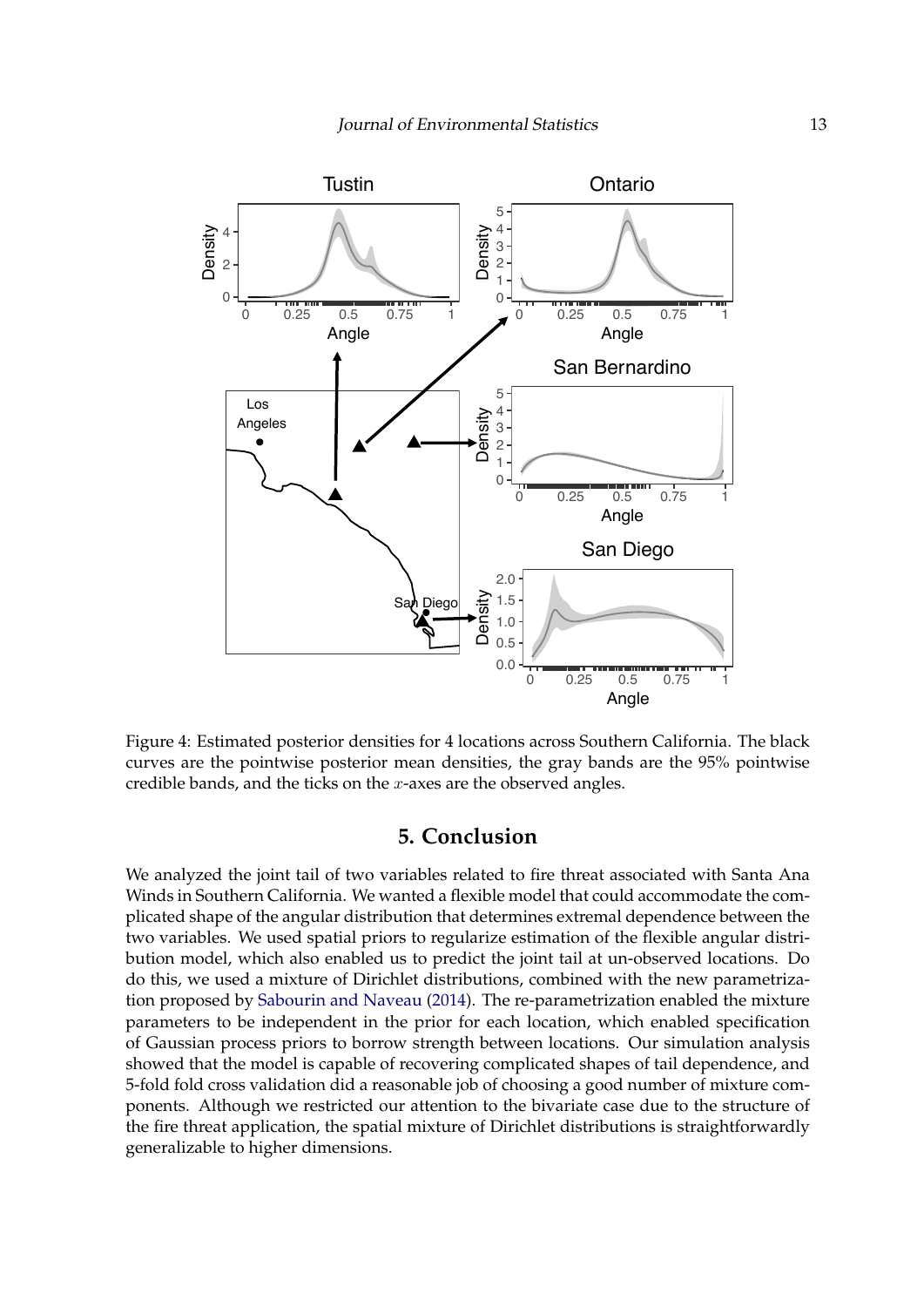<span id="page-13-0"></span>

Figure 5: Panel [\(a\)](#page-13-0) shows the predicted angular density at an un-observed location which was near the center of the Lilac Fire in 2017. The solid line represents the pointwise posterior mean, and the shaded region represents the pointwise 95% credible region. Panel [\(b\)](#page-13-0) shows the estimated joint survivor function of FFWI and wind speed, calculated by transforming pseudo-polar coordinates with the angular density in panel [\(a\)](#page-13-0) first to unit Fréchet vectors and then to the original scale of the data. Each contour represents a set of constant joint exceedance probability. For example, at every  $(y_1, y_2)$  point along the contour labeled 5e−04, the joint probability of FFWI exceeding  $y_1$  and wind speed exceeding  $y_2$  is 5e−04.

The joint analysis of extreme Fosberg Fire Weather Index and wind speed was able to capture the tail dependence between the two variables, as well as the spatial correlation in the angular densities across locations. One possible drawback to our modeling approach is that it is unable to capture spatial tail dependence in the extreme events themselves (as opposed to spatial dependence in the underlying joint tail distribution), so that if one wished to evaluate areal joint exceedance probabilities, that would be impossible. For example, if practitioners needed to know the probability that an area of at least size A would simultaneously experience a joint exceedance of  $X$  FFWI and  $Y$ mph wind, they would not be able to do that with our model.

A second drawback of our approach is that we estimated marginal surfaces and transformed marginally to unit Fréchet as a pre-processing step. Done this way, the uncertainty in the marginal transformation is not propagated to the final analysis. It might be possible to do both simultaneously, as [Sabourin](#page-17-3) [\(2015\)](#page-17-3) did in the non-spatial context. We made a sustained attempt to adapt the [Sabourin](#page-17-3) [\(2015\)](#page-17-3) model to the spatial context so that we could properly account for uncertainty in the marginal estimation, but we were unable to make it work.

One limitation of our result is that FFWI only takes into account wind speed, temperature, and humidity, and it assumes that the fuels are extremely fine with high moisture of extinction, a condition most suited to grasslands. In particular, FFWI does not take into account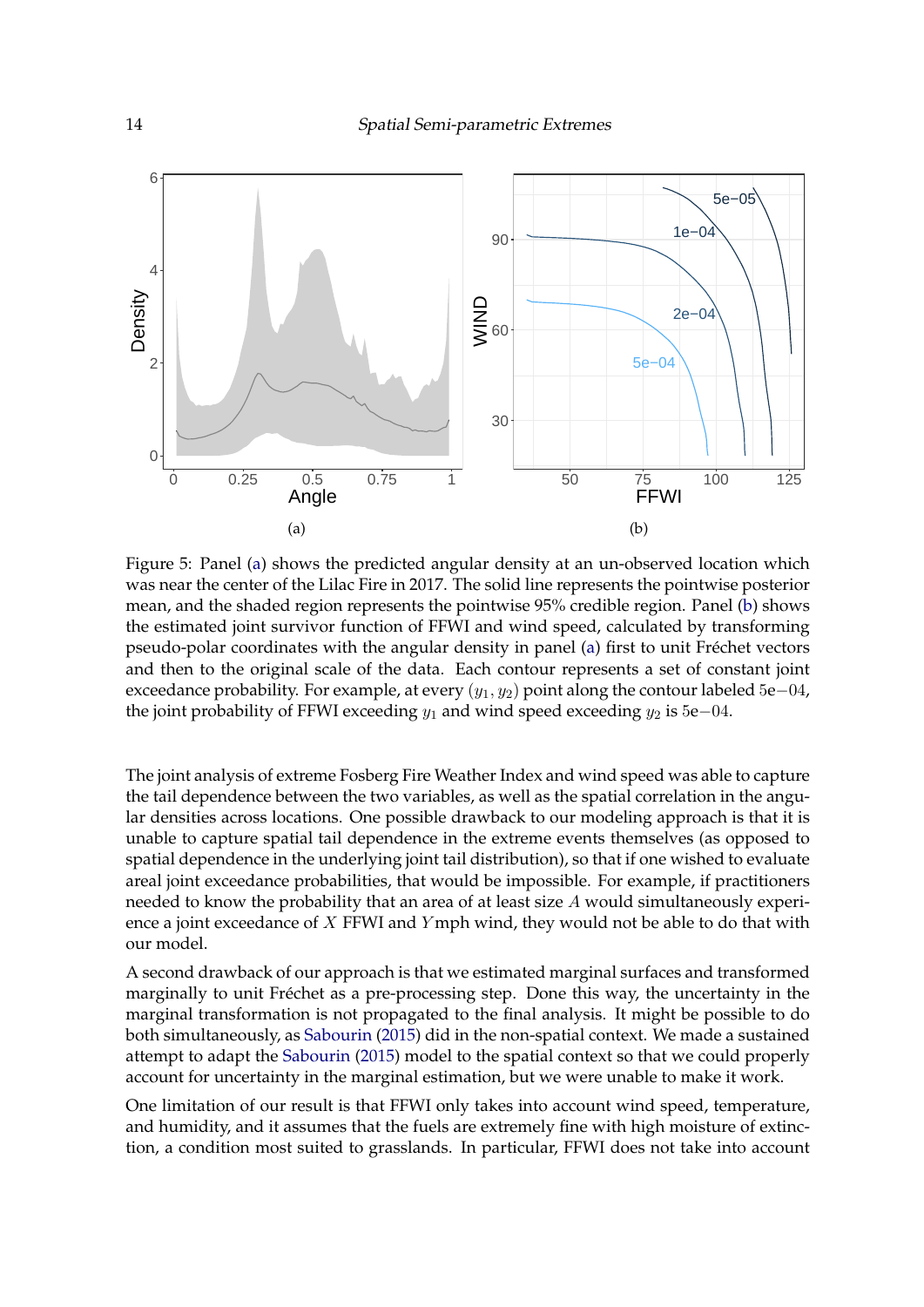precipitation. This means that the index assumes a constant fuel moisture and equilibrium moisture content. This is a known limitation for operational applications. A modified version of FFWI was proposed by [Goodrick](#page-16-12) [\(2002\)](#page-16-12) to include information about precipitation and fuel availability, and could be used instead of the original FFWI in a similar analysis to the one presented here.

### **Acknowledgements**

The authors wish to thank Davis Sapsis of CalFIRE for suggesting a joint tail analysis of FFWI and wind speed. The authors gratefully acknowledge the support of DOE grant DE-AC02-05CH11231 and NSF grant DMS-1752280. Computations for this research were performed on the Pennsylvania State University's Institute for CyberScience Advanced Cyber-Infrastructure (ICS-ACI). This content is solely the responsibility of the authors and does not necessarily represent the views of the Institute for CyberScience.

### **A. Parameter transformation**

<span id="page-14-0"></span>The main goal of the transformation proposed by [Sabourin and Naveau](#page-17-2) [\(2014\)](#page-17-2) is to remove the constraint [\(5\)](#page-5-0) which induces strong prior dependence in the parameters and causes disastrously poor MCMC mixing. After transformation, new parameter space becomes a rectangular subset of  $\mathbb{S}_d^{k-1} \times (0,1)^{K-1} \times (\mathbb{R}^+)^K$ , removing the prior dependence and dramatically improving MCMC mixing. Intuitively, we replace the weight vector p and the last mean vector  $\mu_K$  by new parameters  $\epsilon_1, \ldots, \epsilon_{K-1}$ . Where each  $\epsilon_m \in (0,1)$  is referred to as an *eccentricity*, defined to indicate departure from centrality induced by decreasing the subsets of mixture components. The idea is that we decrease the number of parameters by one, with the decreased degrees of freedom playing the role of the constraint in the original parameterization. The transformation is defined by a series of recursive equations.

First, given the original parameters  $p_1, \ldots, p_K$  and  $\mu_1, \ldots, \mu_K$ , each eccentricity parameter  $\epsilon_m$  is defined as

<span id="page-14-1"></span>
$$
\epsilon_m = \frac{\|\gamma_m - \gamma_{m-1}\|}{\|I_m - \gamma_{m-1}\|}.\tag{7}
$$

This transformation uses intermediate variables  $I_m$ ,  $\gamma_m$ , and  $\gamma_{m-1}$ . Each  $\gamma_m$  can be interpreted as the the center of mass of the mth mixture component. Each  $\gamma_m$  is then defined as

$$
\gamma_m = \rho_m^{-1} \sum_{j=m+1}^K p_j \mu_j,\tag{8}
$$

which depends on a collection of variables  $\rho_0, \ldots, \rho_{K-1}$ . The first  $\rho_0 = 1$  and the remaining  $\rho_1, \ldots, \rho_{K-1}$  are defined recursively as

$$
\rho_m = \rho_{m-1} - p_m. \tag{9}
$$

Finally, each  $\mathbf{I}_m$  in [\(7\)](#page-14-1) is set according to

$$
\mathbf{I}_m = \boldsymbol{\gamma}_{m-1} + T_m(\boldsymbol{\gamma}_{m-1} - \boldsymbol{\mu}_m), \qquad (10)
$$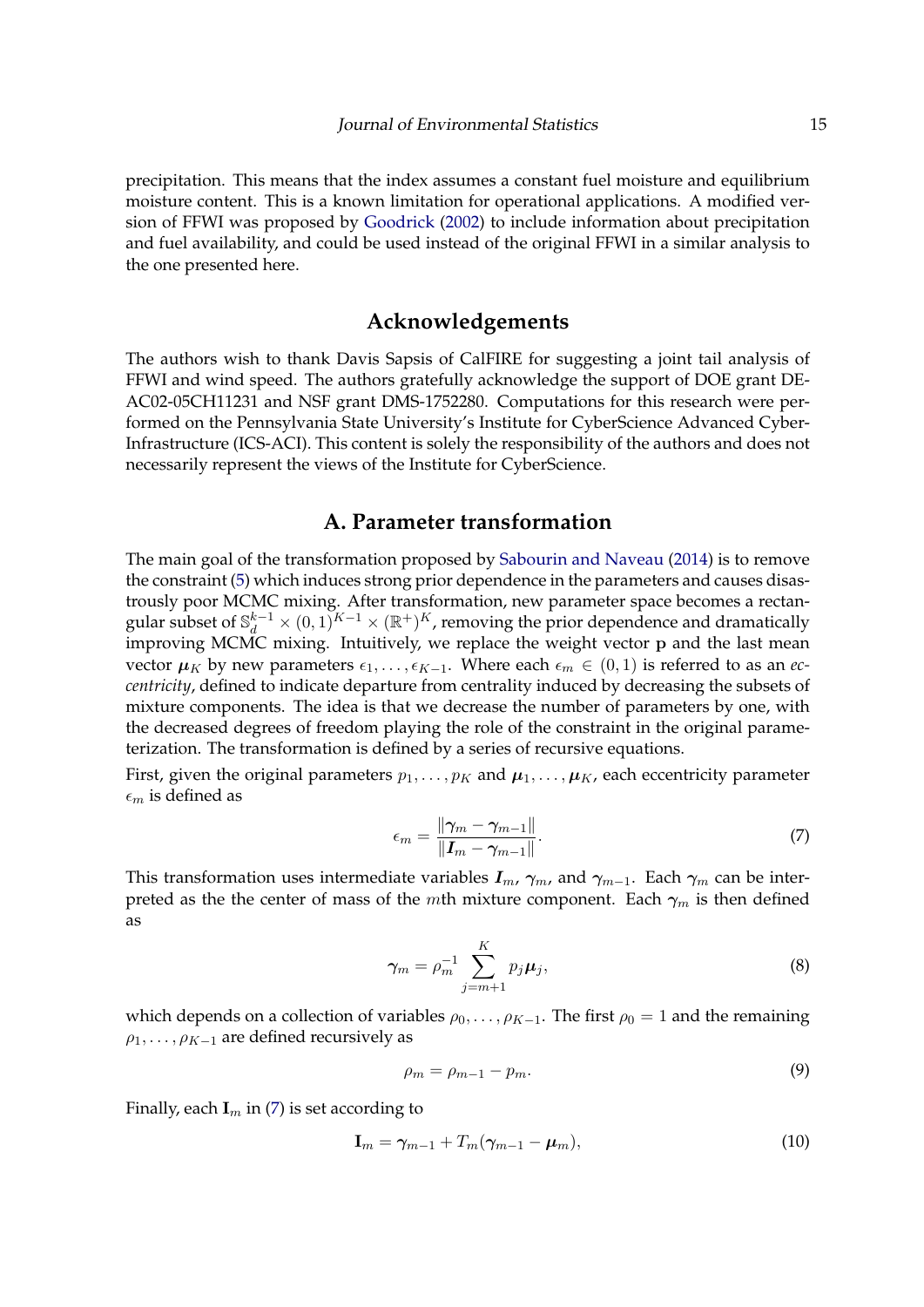where  $T_m = \sup\{t \geq 0 : \gamma_{m-1} + t(\gamma_{m-1} - \mu_m) \in \mathbb{S}_d\}$ 

The result is that the transformed parameters live in rectangular region and still result in mixtures that satisfy the moment constraint [\(3\)](#page-3-1). See [Sabourin and Naveau](#page-17-2) [\(2014\)](#page-17-2) for additional details.

## **Bibliography**

- <span id="page-15-5"></span>Boldi MO, Davison AC (2007). "A mixture model for multivariate extremes." *J. R. Stat. Soc. Ser. B Stat. Methodol.*, **69**(2), 217–229. ISSN 1369-7412. URL [https://doi.org/10.](https://doi.org/10.1111/j.1467-9868.2007.00585.x) [1111/j.1467-9868.2007.00585.x](https://doi.org/10.1111/j.1467-9868.2007.00585.x).
- <span id="page-15-1"></span>Bowman DMJS, Balch JK, Artaxo P, Bond WJ, Carlson JM, Cochrane MA, D'Antonio CM, De-Fries RS, Doyle JC, Harrison SP, Johnston FH, Keeley JE, Krawchuk MA, Kull CA, Marston JB, Moritz MA, Prentice IC, Roos CI, Scott AC, Swetnam TW, van der Werf GR, Pyne SJ (2009). "Fire in the Earth system." *Science*, **324**(5926), 481–484.
- <span id="page-15-0"></span>CalFire (2015). "2015 Wildfire Activity Statistics." *Technical report*, CA: California Department of Forestry and Fire Prevention and Office of the State Fire Marshal.
- <span id="page-15-9"></span>Coles S (2001). *An introduction to statistical modeling of extreme values*. Springer Series in Statistics. Springer-Verlag London, Ltd., London. ISBN 1-85233-459-2. URL [https://](https://doi.org/10.1007/978-1-4471-3675-0) [doi.org/10.1007/978-1-4471-3675-0](https://doi.org/10.1007/978-1-4471-3675-0).
- <span id="page-15-2"></span>Coles SG, Tawn JA (1991). "Modelling extreme multivariate events." *J. Roy. Statist. Soc. Ser. B*, **53**(2), 377–392. ISSN 0035-9246. URL [http://links.jstor.org/sici?sici=](http://links.jstor.org/sici?sici=0035-9246(1991)53:2<377:MEME>2.0.CO;2-4&origin=MSN) [0035-9246\(1991\)53:2<377:MEME>2.0.CO;2-4&origin=MSN](http://links.jstor.org/sici?sici=0035-9246(1991)53:2<377:MEME>2.0.CO;2-4&origin=MSN).
- <span id="page-15-3"></span>Cooley D, Davis RA, Naveau P (2010). "The pairwise beta distribution: a flexible parametric multivariate model for extremes." *J. Multivariate Anal.*, **101**(9), 2103–2117. ISSN 0047-259X. URL <https://doi.org/10.1016/j.jmva.2010.04.007>.
- <span id="page-15-8"></span>Cooley D, Davis RA, Naveau P (2012). "Approximating the conditional density given large observed values via a multivariate extremes framework, with application to environmental data." *Ann. Appl. Stat.*, **6**(4), 1406–1429. ISSN 1932-6157. URL [https:](https://doi.org/10.1214/12-AOAS554) [//doi.org/10.1214/12-AOAS554](https://doi.org/10.1214/12-AOAS554).
- <span id="page-15-6"></span>Cooley D, Nychka D, Naveau P (2007). "Bayesian spatial modeling of extreme precipitation return levels." *J. Amer. Statist. Assoc.*, **102**(479), 824–840. ISSN 0162- 1459. [doi:10.1198/016214506000000780](http://dx.doi.org/10.1198/016214506000000780). URL [https://doi.org/10.1198/](https://doi.org/10.1198/016214506000000780) [016214506000000780](https://doi.org/10.1198/016214506000000780).
- <span id="page-15-7"></span>Davison AC, Huser R, Thibaud E (2013). "Geostatistics of dependent and asymptotically independent extremes." *Math. Geosci.*, **45**(5), 511–529. ISSN 1874- 8961. [doi:10.1007/s11004-013-9469-y](http://dx.doi.org/10.1007/s11004-013-9469-y). URL [https://doi.org/10.1007/](https://doi.org/10.1007/s11004-013-9469-y) [s11004-013-9469-y](https://doi.org/10.1007/s11004-013-9469-y).
- <span id="page-15-4"></span>de Carvalho M, Oumow B, Segers J, WarchołM (2013). "A Euclidean likelihood estimator for bivariate tail dependence." *Comm. Statist. Theory Methods*, **42**(7), 1176–1192. ISSN 0361- 0926. [doi:10.1080/03610926.2012.709905](http://dx.doi.org/10.1080/03610926.2012.709905). URL [https://doi.org/10.1080/](https://doi.org/10.1080/03610926.2012.709905) [03610926.2012.709905](https://doi.org/10.1080/03610926.2012.709905).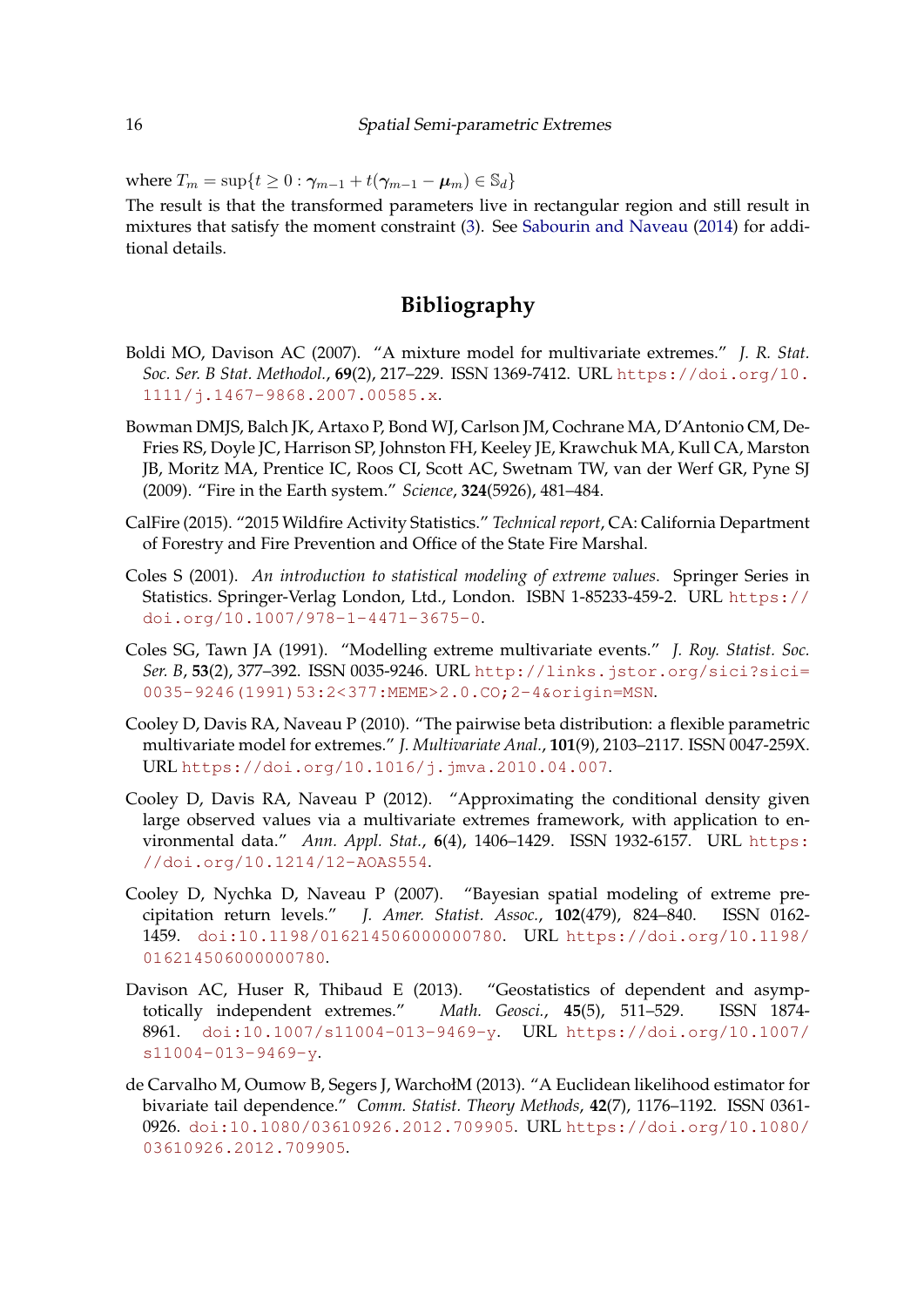- <span id="page-16-3"></span>Einmahl JHJ, de Haan L, Piterbarg VI (2001). "Nonparametric estimation of the spectral measure of an extreme value distribution." *Ann. Statist.*, **29**(5), 1401–1423. ISSN 0090- 5364. [doi:10.1214/aos/1013203459](http://dx.doi.org/10.1214/aos/1013203459). URL [https://doi.org/10.1214/aos/](https://doi.org/10.1214/aos/1013203459) [1013203459](https://doi.org/10.1214/aos/1013203459).
- <span id="page-16-4"></span>Einmahl JHJ, Segers J (2009). "Maximum empirical likelihood estimation of the spectral measure of an extreme-value distribution." *Ann. Statist.*, **37**(5B), 2953–2989. ISSN 0090- 5364. [doi:10.1214/08-AOS677](http://dx.doi.org/10.1214/08-AOS677). URL <https://doi.org/10.1214/08-AOS677>.
- <span id="page-16-1"></span>Fosberg MA (1978). "Weather in wildland fire management: the fire weather index." In *Proceedings of the Conference on Sierra Nevada Meteorology*, pp. 1–4. American Meteorological Society, Lake Tahoe, California, USA.
- <span id="page-16-7"></span>Genton MG, Padoan SA, Sang H (2015). "Multivariate max-stable spatial processes." *Biometrika*, **102**(1), 215–230. ISSN 0006-3444. [doi:10.1093/biomet/asu066](http://dx.doi.org/10.1093/biomet/asu066). URL <https://doi.org/10.1093/biomet/asu066>.
- <span id="page-16-12"></span>Goodrick SL (2002). "Modification of the Fosberg fire weather index to include drought." *International Journal of Wildland Fire*, **11**(4), 205–211.
- <span id="page-16-5"></span>Guillotte S, Perron F, Segers J (2011). "Non-parametric Bayesian inference on bivariate extremes." *J. R. Stat. Soc. Ser. B Stat. Methodol.*, **73**(3), 377–406. ISSN 1369-7412. [doi:10.1111/j.1467-9868.2010.00770.x](http://dx.doi.org/10.1111/j.1467-9868.2010.00770.x). URL [https://doi.org/10.1111/](https://doi.org/10.1111/j.1467-9868.2010.00770.x) [j.1467-9868.2010.00770.x](https://doi.org/10.1111/j.1467-9868.2010.00770.x).
- <span id="page-16-10"></span>Lock EF, Dunson DB (2015). "Shared kernel Bayesian screening." *Biometrika*, **102**(4), 829– 842. ISSN 0006-3444. [doi:10.1093/biomet/asv032](http://dx.doi.org/10.1093/biomet/asv032). URL [https://doi.org/10.](https://doi.org/10.1093/biomet/asv032) [1093/biomet/asv032](https://doi.org/10.1093/biomet/asv032).
- <span id="page-16-6"></span>Marcon G, Padoan SA, Naveau P, Muliere P, Segers J (2017). "Multivariate nonparametric estimation of the Pickands dependence function using Bernstein polynomials." *J. Statist. Plann. Inference*, **183**, 1–17. ISSN 0378-3758. [doi:10.1016/j.jspi.2016.10.004](http://dx.doi.org/10.1016/j.jspi.2016.10.004). URL <https://doi.org/10.1016/j.jspi.2016.10.004>.
- <span id="page-16-2"></span>Moritz MA, Moody TJ, Krawchuk MA, Hughes M, Hall A (2010). "Spatial variation in extreme winds predicts large wildfire locations in chaparral ecosystems." *Geophysical Research Letters*, **37**(4), n/a.
- <span id="page-16-0"></span>Moritz MA, Morais ME, Summerell LA, Carlson J, Doyle J (2005). "Wildfires, complexity, and highly optimized tolerance." *Proc. Nat. Acad. Science*, **102**(50), 17912–17917. URL <https://doi.org/10.1073/pnas.0508985102>.
- <span id="page-16-8"></span>Reich BJ, Shaby BA (2018). "Modeling of multivariate spatial extremes." *RE-SEARCHERS.ONE*. URL <https://www.researchers.one/article/2018-09-12>.
- <span id="page-16-9"></span>Resnick SI (1987). *Extreme values, regular variation, and point processes*, volume 4 of *Applied Probability. A Series of the Applied Probability Trust*. Springer-Verlag, New York. ISBN 0-387- 96481-9. [doi:10.1007/978-0-387-75953-1](http://dx.doi.org/10.1007/978-0-387-75953-1). URL [https://doi.org/10.1007/](https://doi.org/10.1007/978-0-387-75953-1) [978-0-387-75953-1](https://doi.org/10.1007/978-0-387-75953-1).
- <span id="page-16-11"></span>Ribatet M (2018). *SpatialExtremes: Modelling Spatial Extremes*. R package version 2.0-7, URL <https://CRAN.R-project.org/package=SpatialExtremes>.